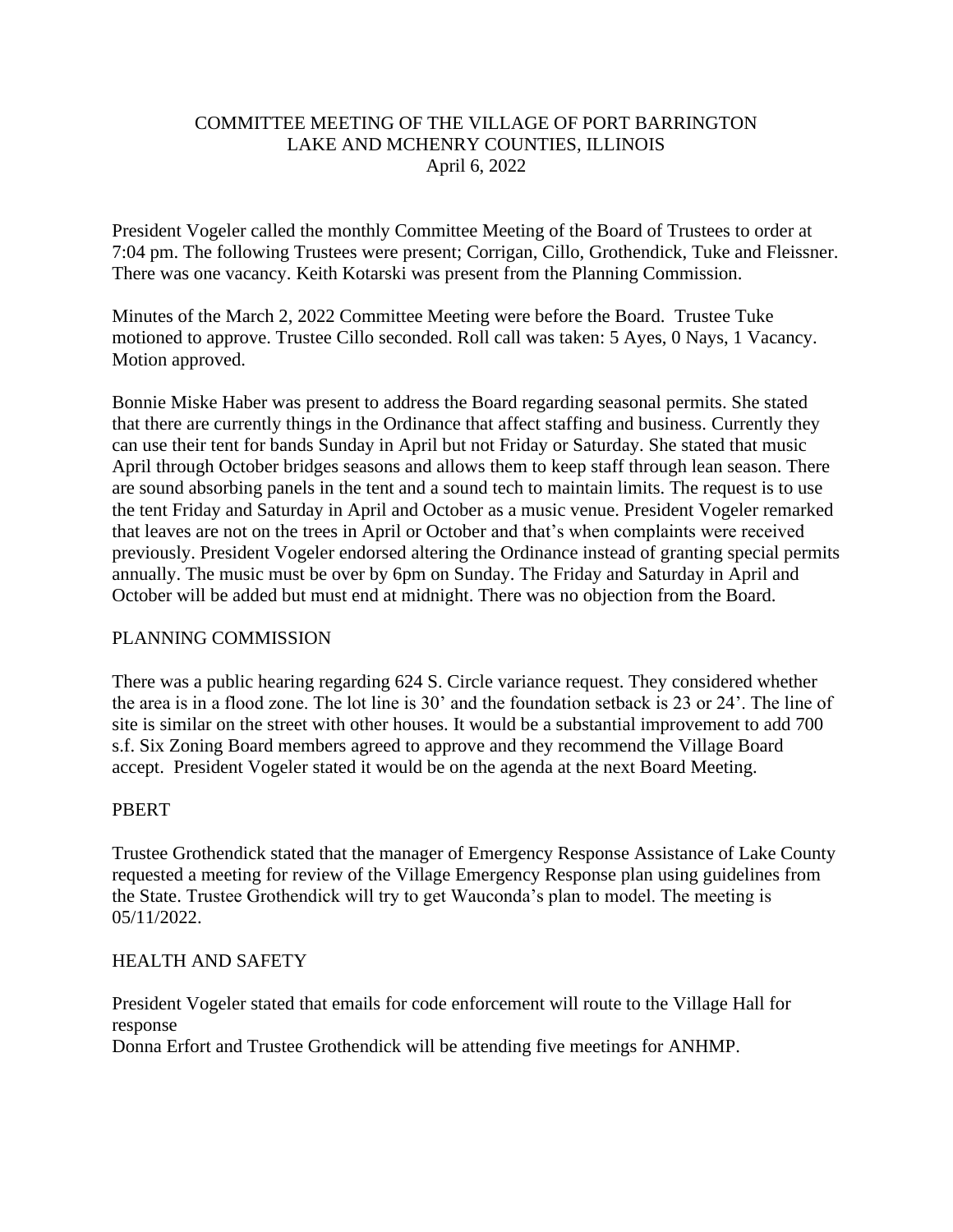#### STREETS AND ROADS

Trustee Corrigan described the Quality Based Selection Policy and that the cost of the project cannot be part of the initial consideration. The policy outlines qualifications to be considered and weighted differently. Recommended vendors would then be approved at a Board Meeting and then the 14-day window to bid is opened. Trustee Corrigan will send out the request for proposals and statements of interest and qualifications for the Center Street Bridge project. That also much be approved at a Board Meeting. Trustee Corrigan stated that the street resurfacing project will focus on Eastwood Avenue to Center Street. The limited scope is due to increased costs. Approximately \$300,000.00 plus 10% for engineer costs will be spent. \$100,000.00 of that is from the Rebuild Illinois grant. Trustee Corrigan stated that other grants could be available. He emailed HLR and Manhard for documents that would be needed for grant writing. There was discussion of hiring grant writers. President Vogeler will email Manhard about it. Money has been budgeted for this purpose.

#### FORESTRY

President Vogeler and Rusty Issleb met with the property owner who's fence company cut down Village trees. The proposal from the Village was \$9600.00 to include \$4800.00 compensation for a 26" oak tree. It was determined the oak was not included. The \$4800.00 balance is due. There is a brush pile left by Com Ed. The property owner will be required to move the brush pile back. Rusty will get one tree of the Arbor Day celebration. Trustee Corrigan applied for a grant to pay for the tree. Trustee Tuke stated that the Deer Grove HOA did not remove the dead tree from the neighbor's yard and now another tree fell there. President Vogeler will contact the HOA. Donna Erfort stated that the Deer Grove HOA is holding a board meeting in the Heron Room at 7pm tomorrow.

#### PARKS AND RECREATION

The Garden Party Committee meets tomorrow.

Trustee Cillo stated that LYAA wants use of the patio area at Fox Trail park to enclose and use as storage. All work would be performed by them and they would provide materials, also. Frank DeSort will issue a permit once a drawing is received. There will be no permit fee. A resident wants to rent the Pavillion and Heron Room June 18, 2022. Trustee Cillo stated that the order for the gazebo has been placed.

#### COMMUNITY RELATIONS

Trustee Tuke is waiting to get a Hometown Hero form.

The Port Barrington chat was changed to the Port Barrington Community chat. There is an active moderator on that page.

There are four applications for the Village scholarship and one more is expected. The deadline to receive is April 13, 2022.